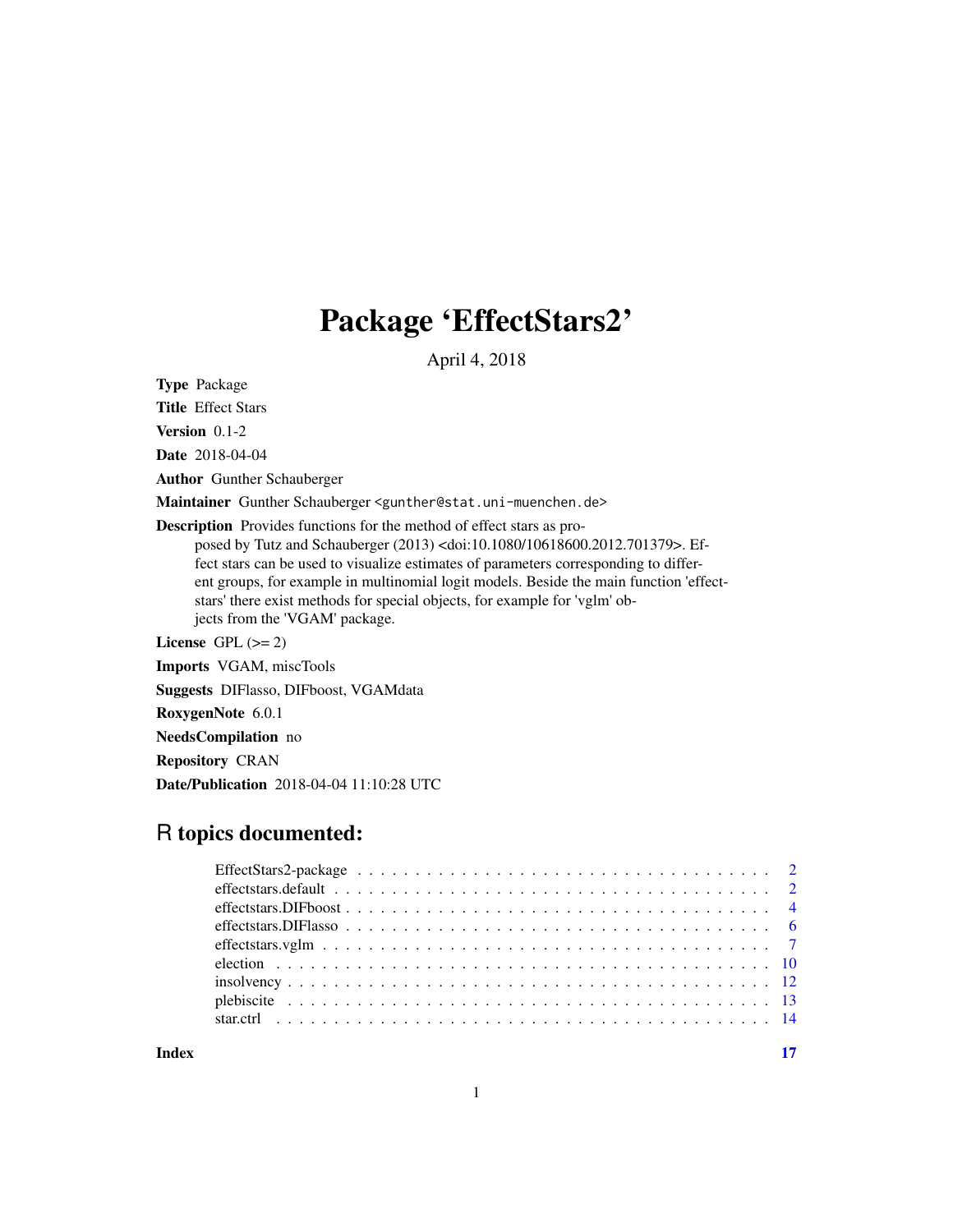<span id="page-1-0"></span>EffectStars2-package *Plot EffectStars*

#### **Description**

The package provides functions for the method of effect stars as proposed by Tutz and Schauberger (2013). Beside the main function [effectstars](#page-1-1) there exist methods for special objects, for example for [vglm](#page-0-0)-objects.

#### Author(s)

Gunther Schauberger <g.schauberger@tum.de>

<gunther@stat.uni-muenchen.de>

[https://www.researchgate.net/profile/Gunther\\_Schauberger2](https://www.researchgate.net/profile/Gunther_Schauberger2)

[http://www.semsto.statistik.uni-muenchen.de/personen/doktoranden/schauberger/ind](http://www.semsto.statistik.uni-muenchen.de/personen/doktoranden/schauberger/index.html)ex. [html](http://www.semsto.statistik.uni-muenchen.de/personen/doktoranden/schauberger/index.html)

#### References

Tutz, G. and Schauberger, G. (2013): *Visualization of Categorical Response Models - from Data Glyphs to Parameter Glyphs*, Journal of Computational and Graphical Statistics, 22(1), 156–177

#### See Also

[effectstars](#page-1-1), [star.ctrl](#page-13-1), [effectstars.vglm](#page-6-1), [effectstars.DIFlasso](#page-5-1), [effectstars.DIFboost](#page-3-1)

effectstars.default *Plot effect stars.*

#### <span id="page-1-1"></span>Description

Plots effect stars for grouped coefficients. Effect stars are applicable if the parameters of a model are grouped in some sense. For example, the parameters of a multinomial logit models are grouped by the covariates, i.e. per covariate there is one estimate per response category. But also in many other models, the parameters can have a fixed grouping structure. All estimates have to be positive, typically the exponentials of the estimates are plotted. Every effect star comes with a circle of radius 1. This circle represents the case of no effect, i.e. exp(0)=1.

#### Usage

```
## Default S3 method:
effectstars(x, names = NULL, subs = NULL, labels = NULL,control = star.ctrl(), cols = NULL, fixed = FALSE, scale = 1, ...)
```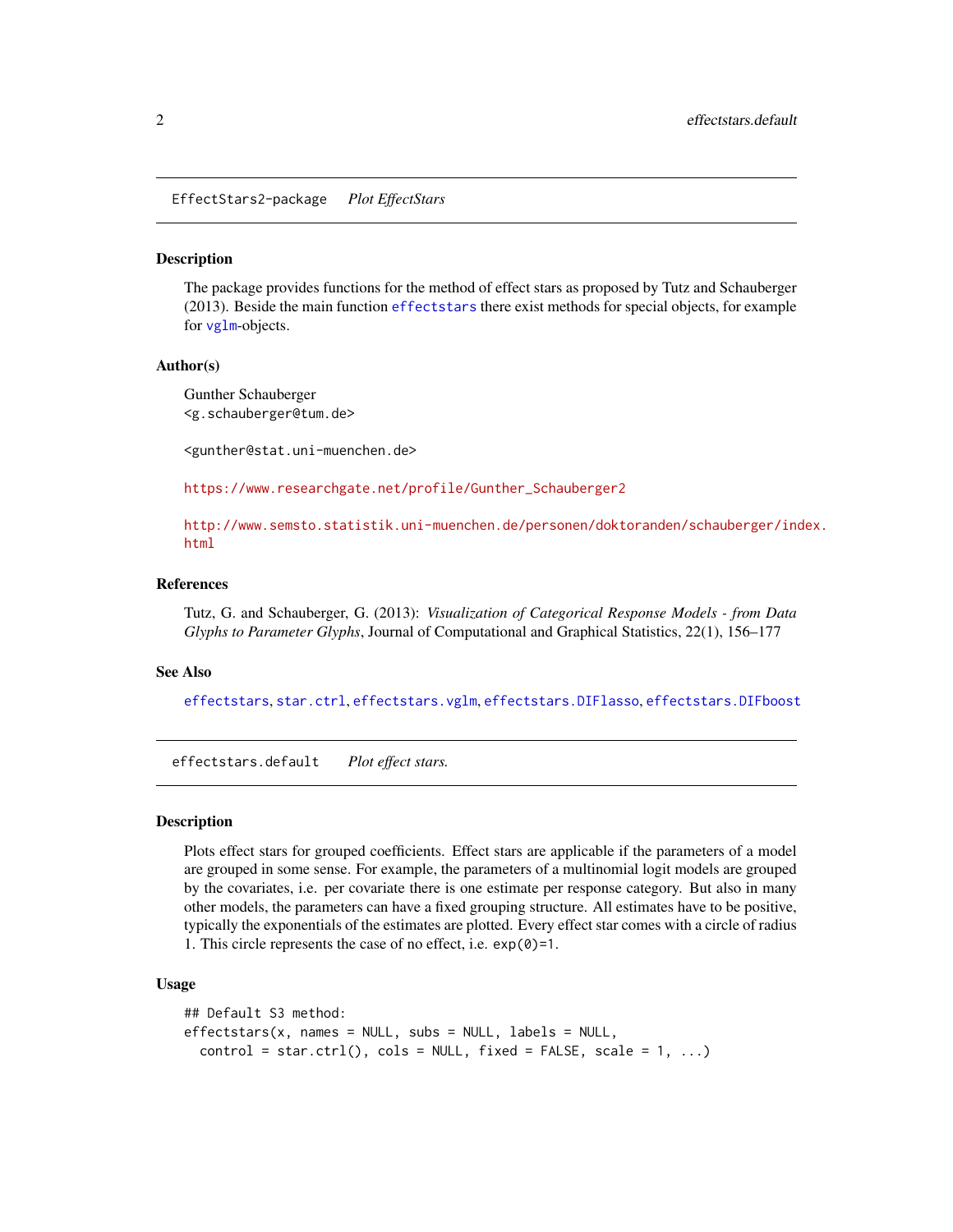#### <span id="page-2-0"></span>Arguments

| $\boldsymbol{\mathsf{x}}$ | A matrix containing all coefficients to plot, one column per group/covariate,<br>one row per category. If the arguments names and labels are not specified, the<br>colnames and rownames of x are used.                                                                  |
|---------------------------|--------------------------------------------------------------------------------------------------------------------------------------------------------------------------------------------------------------------------------------------------------------------------|
| names                     | A vector containing all group/covariate names, will be used as titles of single<br>effect stars. If NULL, colnames of x is used.                                                                                                                                         |
| subs                      | A vector containing all subtitles, one per group/covariate.                                                                                                                                                                                                              |
| labels                    | A vector or a matrix containing labels of the categories. If labels is a matrix,<br>it needs to have the same dimensions as x. Otherwise, labels is a vector with<br>length equal to the number of categories, i.e. number rows of x. If NULL,<br>rownames of x is used. |
| control                   | Control argument (to set graphical parameters) for method effects tars, see<br>star.ctrl.                                                                                                                                                                                |
| cols                      | Number of columns for arranging effect stars                                                                                                                                                                                                                             |
| fixed                     | If TRUE, all circles have the same radius. If FALSE, every star is scaled so that<br>the length of the longest ray is equal for all stars.                                                                                                                               |
| scale                     | Global factor to increase (scale $>1$ ) or decrease (scale $< 1$ ) the size of the stars.                                                                                                                                                                                |
|                           | possible further arguments                                                                                                                                                                                                                                               |
|                           |                                                                                                                                                                                                                                                                          |

#### Author(s)

Gunther Schauberger <g.schauberger@tum.de>

<gunther@stat.uni-muenchen.de>

[https://www.researchgate.net/profile/Gunther\\_Schauberger2](https://www.researchgate.net/profile/Gunther_Schauberger2)

[http://www.semsto.statistik.uni-muenchen.de/personen/doktoranden/schauberger/ind](http://www.semsto.statistik.uni-muenchen.de/personen/doktoranden/schauberger/index.html)ex. [html](http://www.semsto.statistik.uni-muenchen.de/personen/doktoranden/schauberger/index.html)

### References

Tutz, G. and Schauberger, G. (2013): *Visualization of Categorical Response Models - from Data Glyphs to Parameter Glyphs*, Journal of Computational and Graphical Statistics 22(1), 156–177.

Gerhard Tutz (2012): *Regression for Categorical Data*, Cambridge University Press

#### See Also

[star.ctrl](#page-13-1), [effectstars.vglm](#page-6-1), [effectstars.DIFlasso](#page-5-1), [effectstars.DIFboost](#page-3-1)

#### Examples

```
## Not run:
#####################
### Simple example for basic effectstars function
```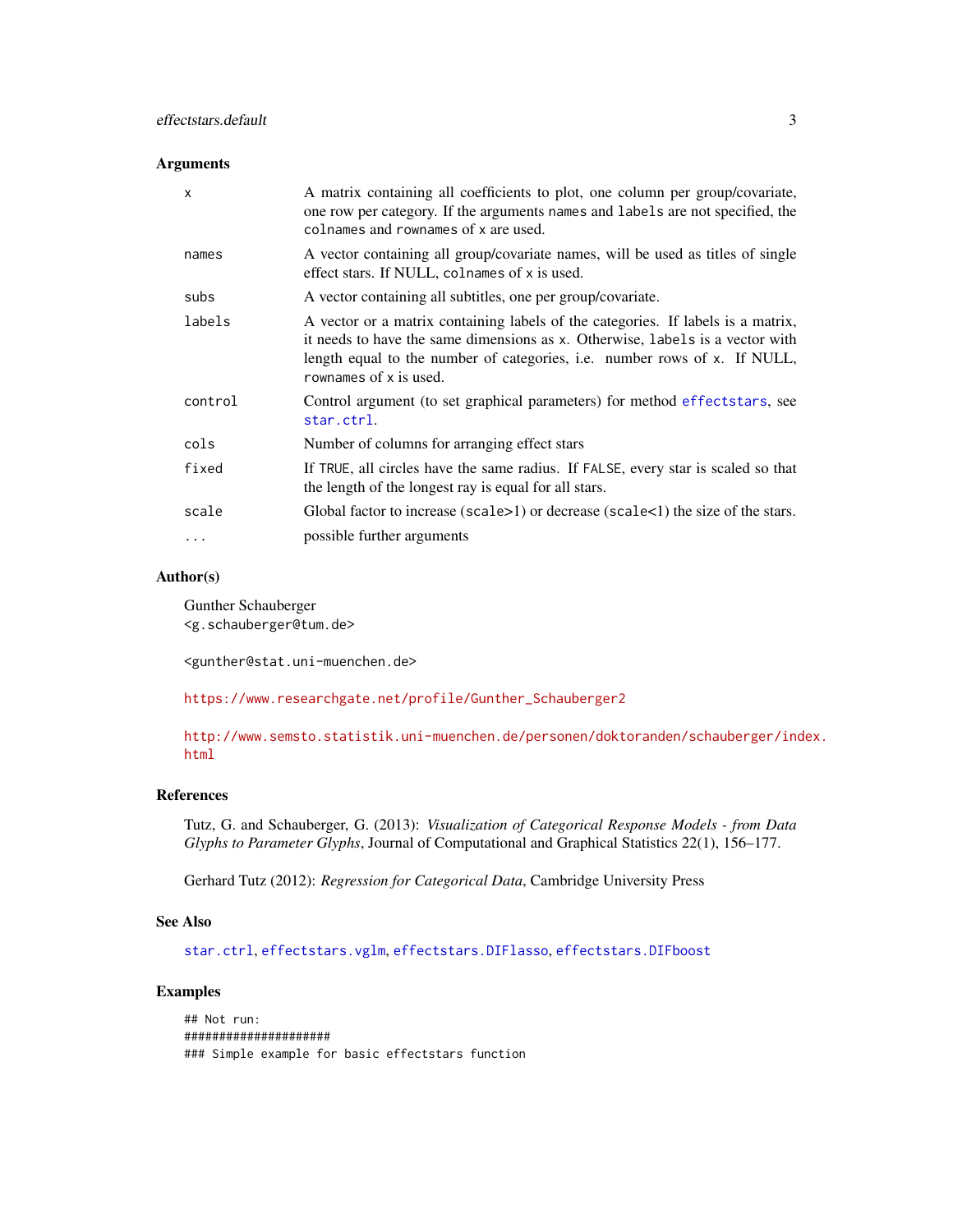```
p \leftarrow 4; k <- 5
coefs <- matrix(exp(rnorm(p*k,sd=0.5)),ncol=k)
rownames(coefs) <- paste("Variable",1:p)
colnames(coefs) <- paste("Cat",1:k)
effectstars(coefs)
#####################
### Example for effect stars for a multivariate logit model
data(xs.nz, package = "VGAMdata")
xs.nz$age <- scale(xs.nz$age)
library(VGAM)
cats_dogs <- vglm(cbind(cat, dog) \sim age + sex + marital,
                  data = xs.nz, family = binom2.or(zero = NULL))
summary(cats_dogs)
## quick and dirty
effectstars(exp(coef(cats_dogs, matrix = TRUE)))
## make it pretty
# create the effects matrix you want to plot, name rows and columns
effects <- exp(coef(cats_dogs, matrix = TRUE))
colnames(effects) <- c("cat", "dog", "OR")
rownames(effects) <- c("Intercept", "Age", "Gender", rep("Marital", 3))
# create subtitles containing category labels of predictors
subs <- c(rep("",2), "(male)", "(married)", "(separated/divorced)", "(widowed)")
# create labels containing the response categories and all p-values
p_values <- formatC(summary(cats_dogs)@coef3[,4], format="f", digits=3)
labels <- matrix(paste0(rep(c("cat", "dog", "OR"), nrow(effects)), "\n(", p_values, ")"),
byrow = TRUE, ncol = 3)
# plot effectstars
effectstars(effects, labels = labels, subs = subs)
#####################
## Example for method effectstars.vglm for a multinomial logit model calculated in VGAM
data(election)
library(VGAM)
m_elect <- vglm(Partychoice ~ Gender + West + Age + Union + Highschool + Unemployment
+ Pol.Interest + Democracy + Religion, family = multinomial(), data = election)
effectstars(m_elect)
## End(Not run)
```
<span id="page-3-1"></span>effectstars.DIFboost *Plot effect stars for DIFboost objects.*

<span id="page-3-0"></span>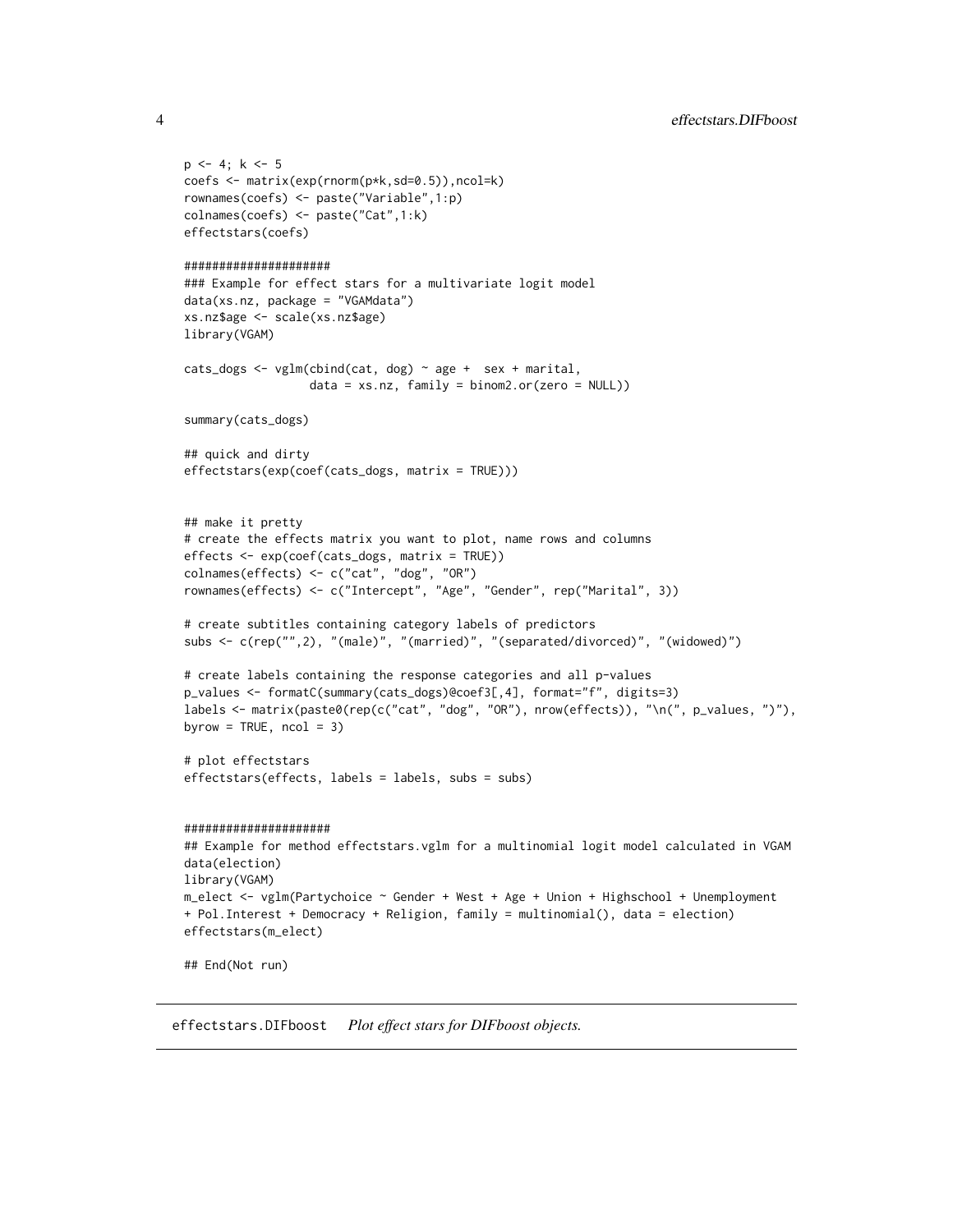#### <span id="page-4-0"></span>Description

Plots effect stars for [DIFboost](#page-0-0)-objects. The parameter estimates for DIF-items are plotted, grouped by items.

For more details on plotting effect stars see [effectstars](#page-1-1).

#### Usage

```
## S3 method for class 'DIFboost'
effectstars(x, only.DIFitems = TRUE, ...)
```
#### Arguments

|           | A DIFboost-object.                                                                                                            |
|-----------|-------------------------------------------------------------------------------------------------------------------------------|
|           | only. DIFitems If TRUE, only the estimates unequal to zero (estimates from the DIF-items) are<br>visualized with EffectStars. |
| $\ddotsc$ | further arguments for generic function effectstars.                                                                           |

#### Author(s)

Gunther Schauberger <g.schauberger@tum.de>

<gunther@stat.uni-muenchen.de>

[https://www.researchgate.net/profile/Gunther\\_Schauberger2](https://www.researchgate.net/profile/Gunther_Schauberger2)

[http://www.semsto.statistik.uni-muenchen.de/personen/doktoranden/schauberger/ind](http://www.semsto.statistik.uni-muenchen.de/personen/doktoranden/schauberger/index.html)ex. [html](http://www.semsto.statistik.uni-muenchen.de/personen/doktoranden/schauberger/index.html)

#### References

Schauberger, G. and Tutz, G. (2016): *Detection of Differential Item Functioning in Rasch Models by Boosting Techniques*, British Journal of Mathematical and Statistical Psychology, 69(1), 80 - 103

Tutz, G. and Schauberger, G. (2013): *Visualization of Categorical Response Models - from Data Glyphs to Parameter Glyphs*, Journal of Computational and Graphical Statistics 22(1), 156–177.

Gerhard Tutz (2012): *Regression for Categorical Data*, Cambridge University Press

#### See Also

[star.ctrl](#page-13-1), [effectstars](#page-1-1)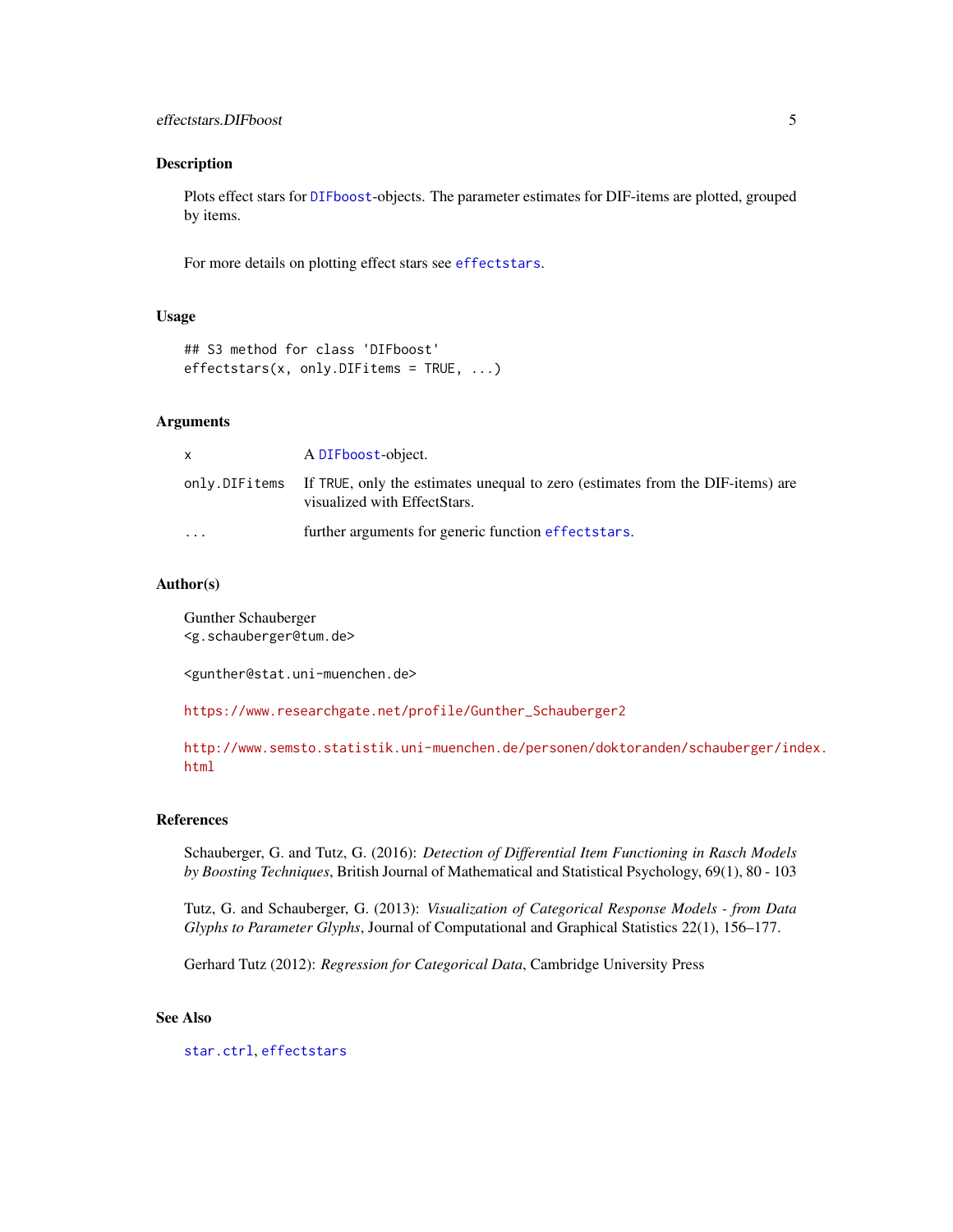#### Examples

```
## Not run:
### example for DIFboost
library(DIFboost)
data(simul.data)
Y \le - \text{simul.data}[,1:10]
X \le - \text{simul.data}[, 11:13]
m1 \leftarrow DIFboost(Y = Y, X = X)effectstars(m1)
## End(Not run)
```
<span id="page-5-1"></span>effectstars.DIFlasso *Plot effect stars for DIFlasso objects.*

#### Description

Plots effect stars for [DIFlasso](#page-0-0)-objects. The parameter estimates for DIF-items are plotted, grouped by items.

For more details on plotting effect stars see [effectstars](#page-1-1).

#### Usage

```
## S3 method for class 'DIFlasso'
effectstars(x, only.DIFitems = TRUE, ...)
```
#### Arguments

| X        | A DIFlasso-object.                                                                                                            |
|----------|-------------------------------------------------------------------------------------------------------------------------------|
|          | only. DIFitems If TRUE, only the estimates unequal to zero (estimates from the DIF-items) are<br>visualized with EffectStars. |
| $\cdots$ | further arguments for generic function effects tars.                                                                          |

#### Author(s)

Gunther Schauberger <g.schauberger@tum.de>

<gunther@stat.uni-muenchen.de>

[https://www.researchgate.net/profile/Gunther\\_Schauberger2](https://www.researchgate.net/profile/Gunther_Schauberger2)

<span id="page-5-0"></span>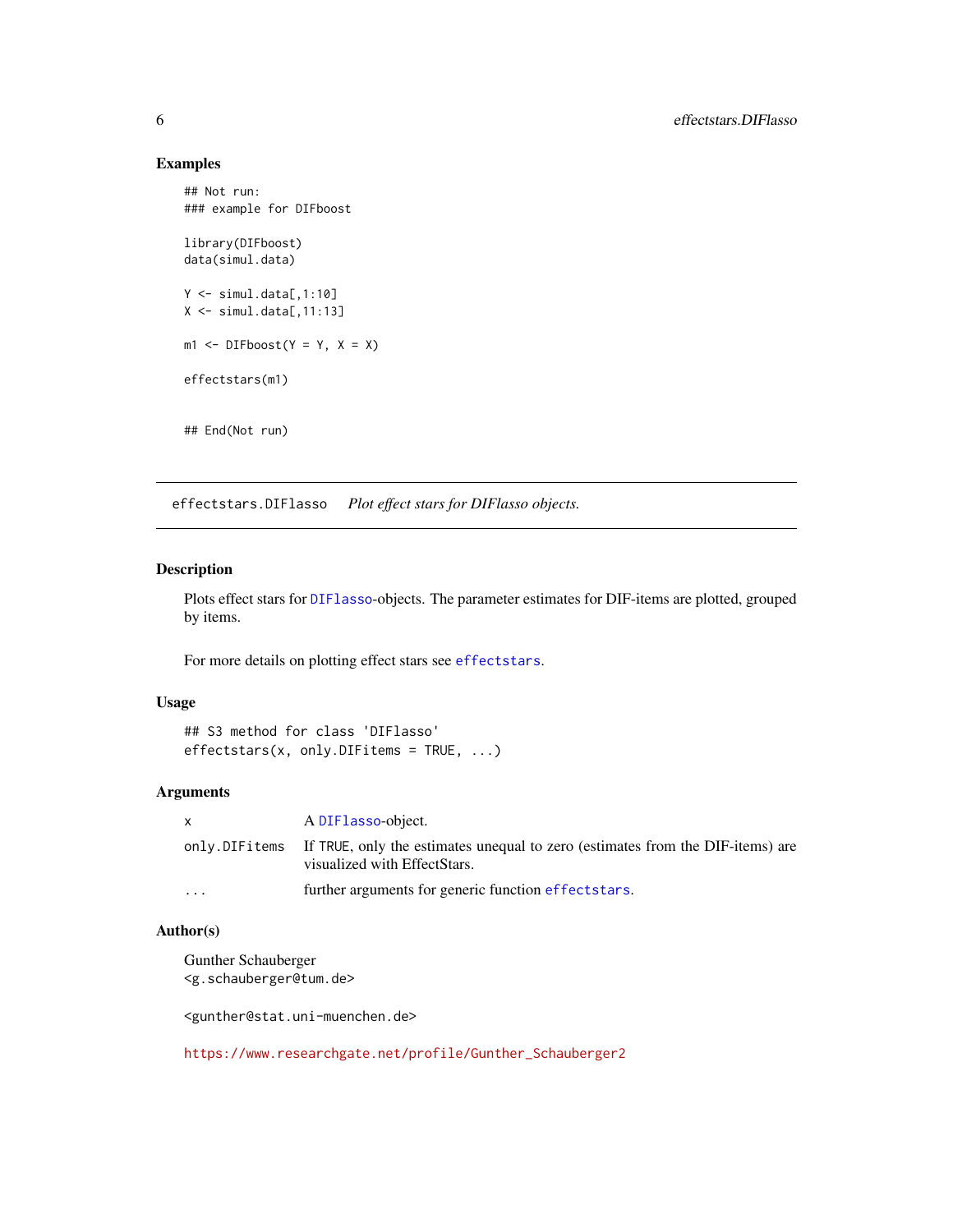<span id="page-6-0"></span>[http://www.semsto.statistik.uni-muenchen.de/personen/doktoranden/schauberger/ind](http://www.semsto.statistik.uni-muenchen.de/personen/doktoranden/schauberger/index.html)ex. [html](http://www.semsto.statistik.uni-muenchen.de/personen/doktoranden/schauberger/index.html)

#### References

Tutz, G. and Schauberger, G. (2015): *A Penalty Approach to Differential Item Functioning in Rasch Models*, , Psychometrika, 80(1), 21 – 43

Tutz, G. and Schauberger, G. (2013): *Visualization of Categorical Response Models - from Data Glyphs to Parameter Glyphs*, Journal of Computational and Graphical Statistics 22(1), 156–177.

Gerhard Tutz (2012): *Regression for Categorical Data*, Cambridge University Press

#### See Also

[star.ctrl](#page-13-1), [effectstars](#page-1-1)

#### Examples

```
## Not run:
### example for DIFlasso
library(DIFlasso)
data(simul.data)
Y <- simul.data[,1:10]
X \leftarrow \text{simul.data[,} 11:13m1 <- DIFlasso(Y = Y, X = X, trace = TRUE)
effectstars(m1)
## End(Not run)
```
<span id="page-6-1"></span>effectstars.vglm *Plot effect stars for vglm objects.*

#### Description

Plots effect stars for [vglm](#page-0-0)-objects. In particular, the method works for multinomial logit models created by family [multinomial](#page-0-0) and for models with ordinal response like [sratio](#page-0-0), [cratio](#page-0-0), [cumulative](#page-0-0) or [acat](#page-0-0).

For more details on plotting effect stars see [effectstars](#page-1-1).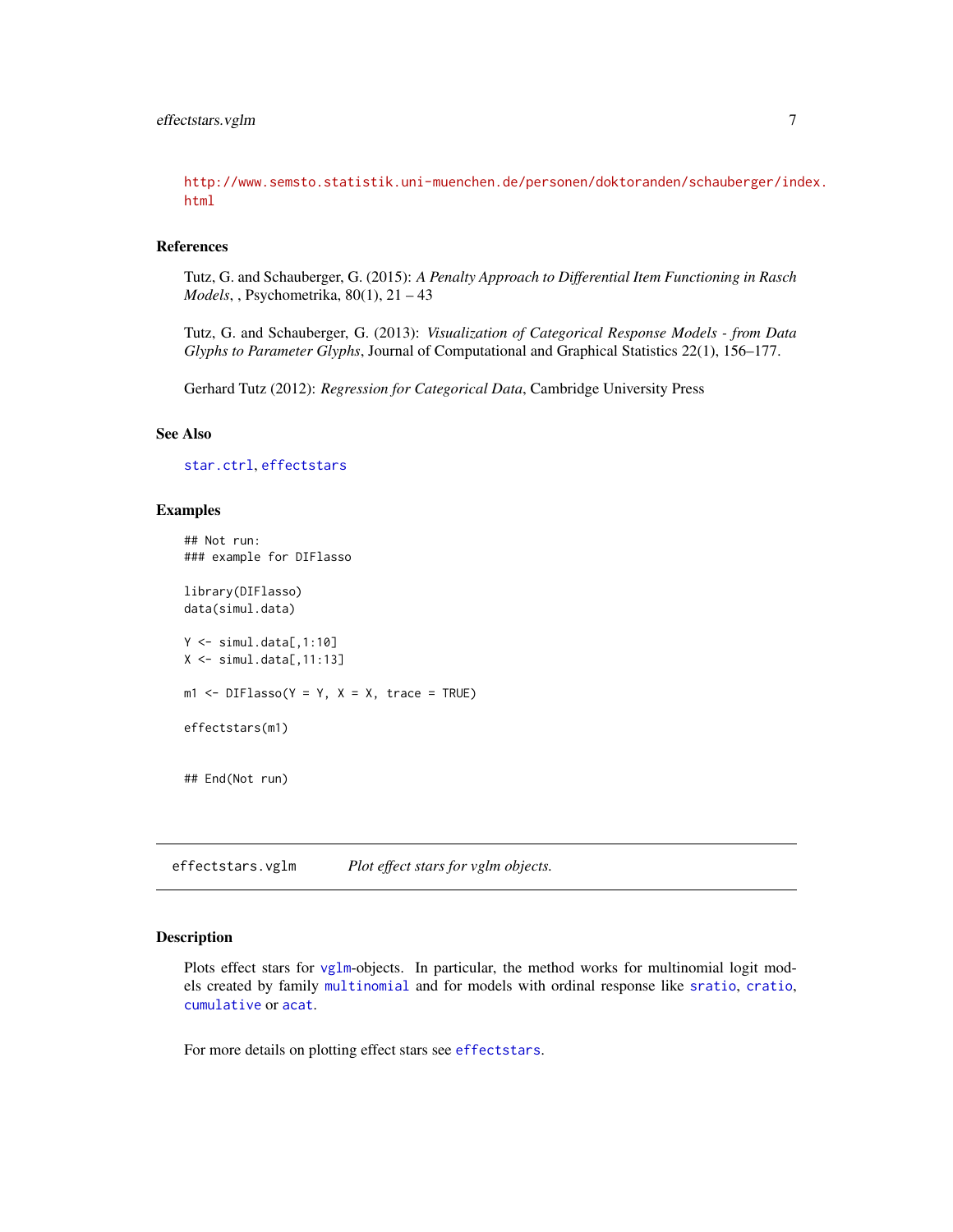#### <span id="page-7-0"></span>Usage

```
## S3 method for class 'vglm'
effectstars(x, p.values = FALSE, symmetric = TRUE,plot.parallel = FALSE, ...)
```
#### Arguments

| x             | A vglm-object.                                                                                                                                                                                                                                                                                                                                                                                                                         |
|---------------|----------------------------------------------------------------------------------------------------------------------------------------------------------------------------------------------------------------------------------------------------------------------------------------------------------------------------------------------------------------------------------------------------------------------------------------|
| p.values      | Should the p-values of the single coefficients be included in the labels? Default<br>is FALSE.                                                                                                                                                                                                                                                                                                                                         |
| symmetric     | Should the parameters be transformed to parameters with symmetric (sum-to-<br>zero) side constraints instead of using reference levels. Default is TRUE for<br>multinomial-models. If the multinomial-model contains object-specific co-<br>variates $(x_i)$ argument from $vglm$ . control) symmetric side constraints are not<br>possible. In ordinal response models, no side constraints are needed and the<br>option is obsolete. |
| plot.parallel | Should parallel parameters (equal over all response categories) be represented<br>by effect stars. Default is FALSE.                                                                                                                                                                                                                                                                                                                   |
| $\cdots$      | further arguments for generic function effectstars.                                                                                                                                                                                                                                                                                                                                                                                    |

#### Author(s)

Gunther Schauberger <g.schauberger@tum.de>

<gunther@stat.uni-muenchen.de>

[https://www.researchgate.net/profile/Gunther\\_Schauberger2](https://www.researchgate.net/profile/Gunther_Schauberger2)

[http://www.semsto.statistik.uni-muenchen.de/personen/doktoranden/schauberger/ind](http://www.semsto.statistik.uni-muenchen.de/personen/doktoranden/schauberger/index.html)ex. [html](http://www.semsto.statistik.uni-muenchen.de/personen/doktoranden/schauberger/index.html)

#### References

Tutz, G. and Schauberger, G. (2013): *Visualization of Categorical Response Models - from Data Glyphs to Parameter Glyphs*, Journal of Computational and Graphical Statistics 22(1), 156–177.

Gerhard Tutz (2012): *Regression for Categorical Data*, Cambridge University Press

#### See Also

[effectstars](#page-1-1) [effectstars.DIFlasso](#page-5-1)

#### Examples

```
## Not run:
############################################
### Examples for multinomial logit model
```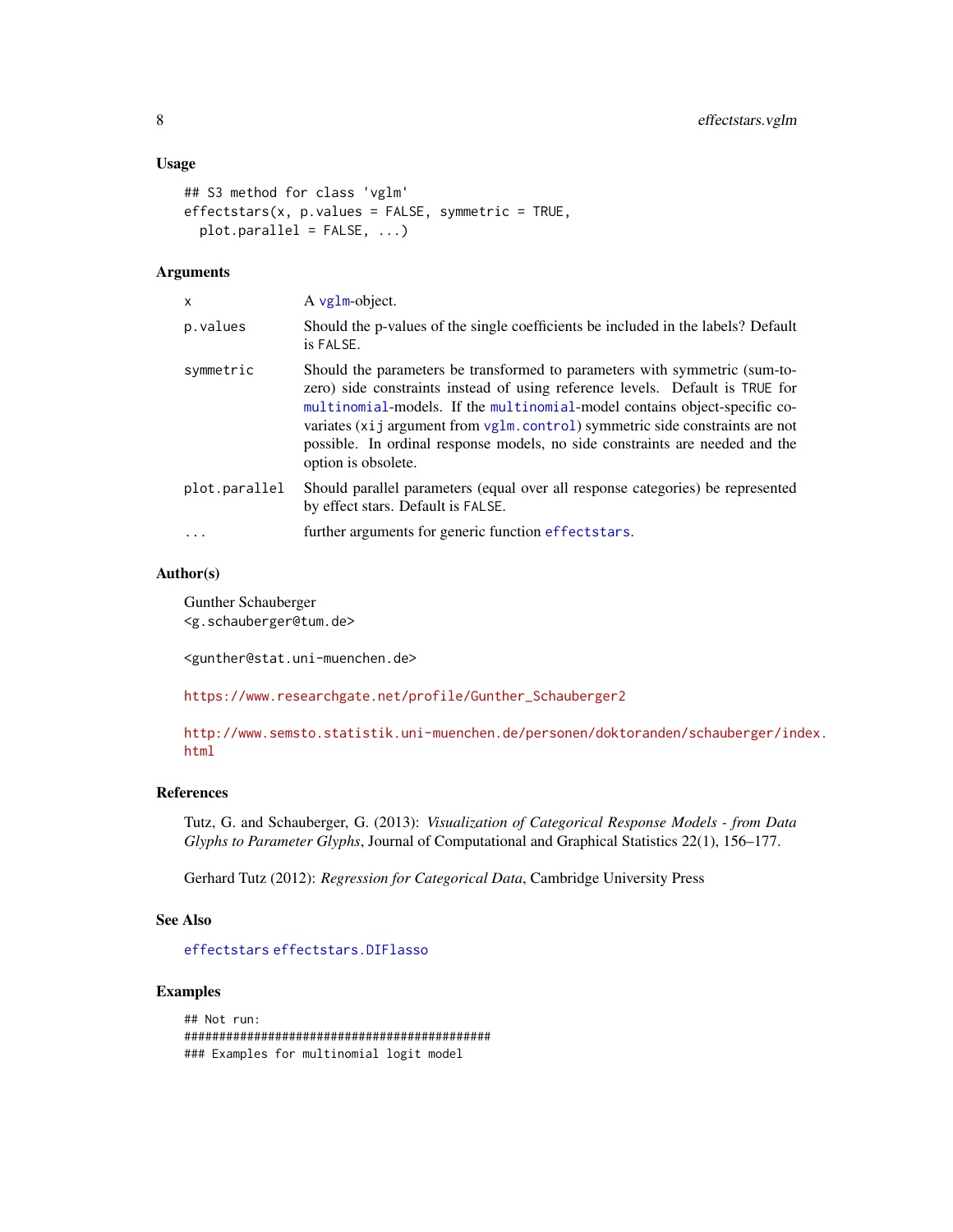#### effectstars.vglm 9

```
############################################
### German election data
data(election)
library(VGAM)
m_elect <- vglm(Partychoice ~ Gender + West + Age + Union + Highschool + Unemployment
+ Pol.Interest + Democracy + Religion, family = multinomial(), data = election)
effectstars(m_elect)
# include p.values
effectstars(m_elect, p.values = TRUE)
### German election data with category-specific covariates
data(election)
election[,13:16] <- election[,13:16] - election[,12]
election[,18:21] <- election[,18:21] - election[,17]
election[,23:26] <- election[,23:26] - election[,22]
election[,28:31] <- election[,28:31] - election[,27]
election$Social <- election$Social_SPD
election$Immigration <- election$Immigration_SPD
election$Nuclear <- election$Nuclear_SPD
election$Left_Right <- election$Left_Right_SPD
m.all <- vglm(Partychoice ~ Social + Immigration + Nuclear + Left_Right + Age +
             Religion + Democracy + Pol.Interest + Unemployment + Highschool + Union + West +
                Gender, data = election,
                family = multinomial(parallel = TRUE~-1 + Social + Immigration +
                Nuclear + Left_Right, refLevel = 1),
              xij = list(Social ~ Social_SPD + Social_FDP + Social_Greens + Social_Left,
                         Immigration ~ Immigration_SPD + Immigration_FDP +
                         Immigration_Greens + Immigration_Left,
                         Nuclear ~ Nuclear_SPD + Nuclear_FDP +
                         Nuclear_Greens + Nuclear_Left,
                         Left_Right ~ Left_Right_SPD + Left_Right_FDP +
                         Left_Right_Greens + Left_Right_Left),
              form2 = ~Social + Immigration + Nuclear + Left_Right + Age +
             Religion + Democracy + Pol.Interest + Unemployment + Highschool + Union + West +
                Gender + Social_SPD + Social_FDP + Social_Greens + Social_Left +
              Immigration_SPD + Immigration_FDP + Immigration_Greens + Immigration_Left +
                Nuclear_SPD + Nuclear_FDP + Nuclear_Greens + Nuclear_Left +
                Left_Right_SPD + Left_Right_FDP + Left_Right_Greens + Left_Right_Left
)
effectstars(m.all, symmetric = FALSE, p.values = TRUE)
summary(m.all)
### Chilean plebiscite data
data(plebiscite)
m_chile <- vglm(Vote ~ ., family = multinomial(), data = plebiscite)
```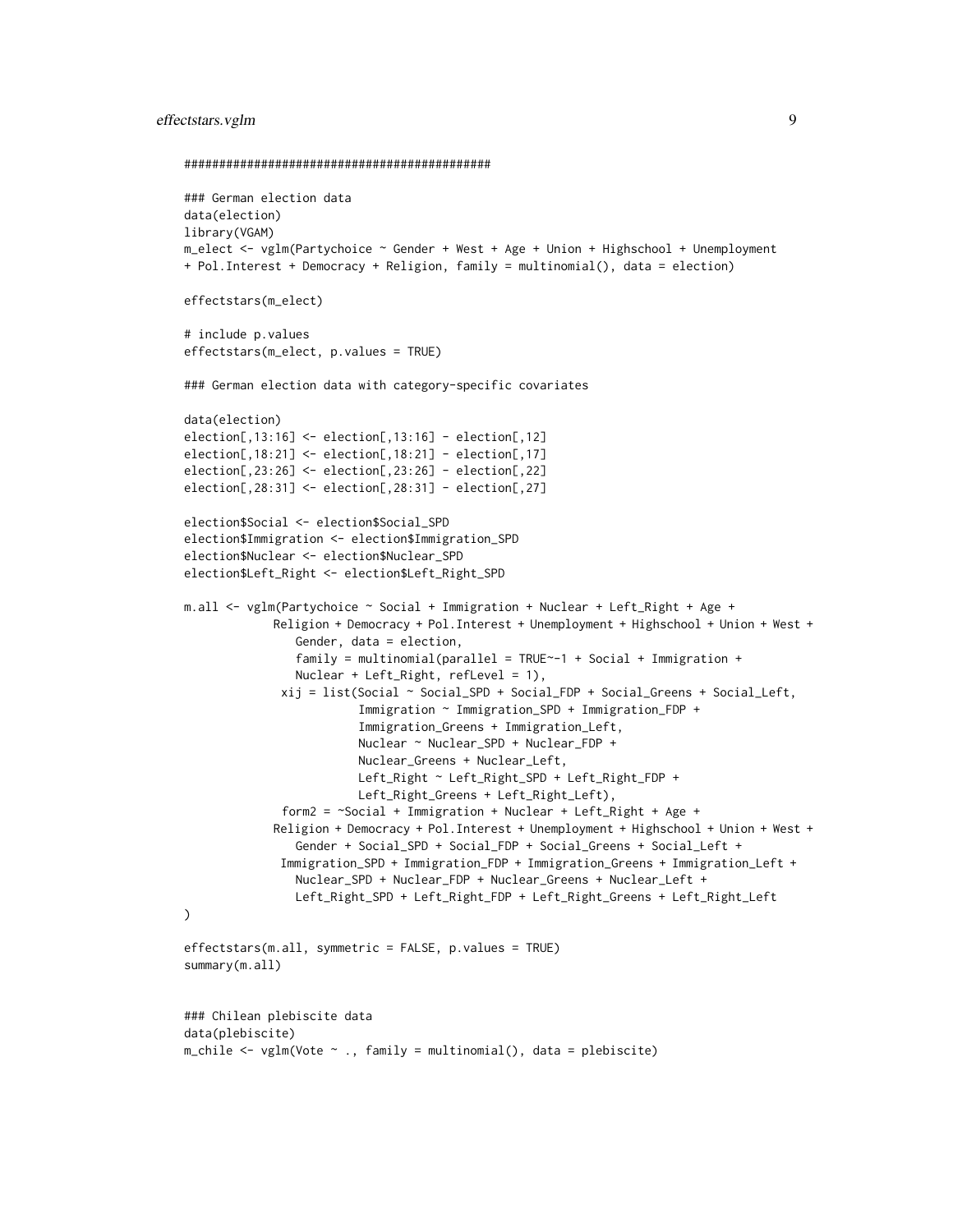```
effectstars(m_chile)
```

```
# choose fixed circle sizes and use reference category instead of symmetric side constraints
effectstars(m_chile, symmetric = FALSE, fixed = TRUE)
############################################
### Examples for ordinal data
############################################
### Munich insolvency data
data(insolvency)
insolvency$Age <- scale(insolvency$Age)
my_formula <- Insolvency ~ Age + Gender
m_acat <- vglm(my_formula, data = insolvency,family = acat())
m_cratio <- vglm(my_formula, data = insolvency,family = cratio())
m_sratio <- vglm(my_formula, data = insolvency,family = sratio())
m_cumulative <- vglm(my_formula, data = insolvency,family = cumulative())
summary(m_acat)
effectstars(m_acat, p.values = TRUE)
summary(m_cratio)
effectstars(m_cratio, p.values = TRUE)
summary(m_sratio)
effectstars(m_sratio, p.values = TRUE)
summary(m_cumulative)
effectstars(m_cumulative, p.values = TRUE)
## End(Not run)
```
election *Election Data*

#### **Description**

The data set contains data from the German Longitudinal Election Study. The response categories refer to the five dominant parties in Germany. The explanatory variables refer to the declarations of single voters.

#### Format

A data frame with 816 observations on the following 30 variables.

Age Standardized age of the voter

AgeOrig Unstandardized age of the voter

Partychoice Party Choice with levels CDU, SPD, FDP, Greens and Left Party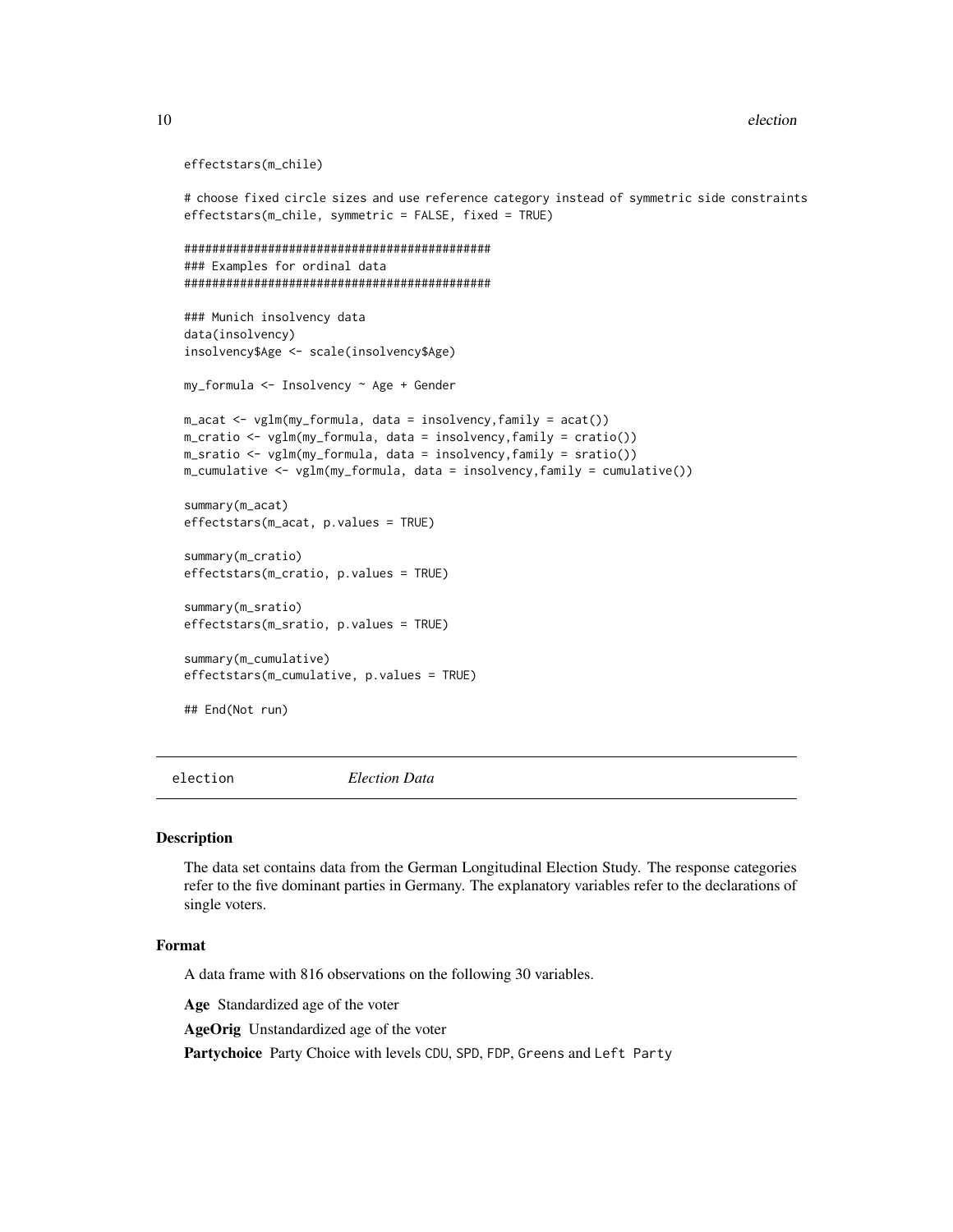#### election 11

Gender Gender with levels female and male

West Regional provenance (West-Germany or East-Germany) with levels east and west

Union Member of a Union with levels no member and member

Highschool Educational level with levels no highschool and highschool

Unemployment Unemployment with levels not unemployed and unemployed

Pol.Interest Political Interest with levels very interested and less interested

Democracy Satisfaction with the functioning of democracy with levels satisfied and not satisfied

Religion Religion with levels evangelical, catholic and other religion

- Social\_CDU Difference in attitude towards the socioeconomic dimension of politics between respondent and CDU
- Social\_SPD Difference in attitude towards the socioeconomic dimension of politics between respondent and SPD
- Social\_FDP Difference in attitude towards the socioeconomic dimension of politics between respondent and FDP
- Social Greens Difference in attitude towards the socioeconomic dimension of politics between respondent and the Greens
- Social\_Left Difference in attitude towards the socioeconomic dimension of politics between respondent and the Left party
- **Immigration CDU** Difference in attitude towards immigration of foreigners between respondent and CDU
- **Immigration\_SPD** Difference in attitude towards immigration of foreigners between respondent and SPD
- **Immigration\_FDP** Difference in attitude towards immigration of foreigners between respondent and FDP
- **Immigration\_Greens** Difference in attitude towards immigration of foreigners between respondent and the Greens
- **Immigration\_Left** Difference in attitude towards immigration of foreigners between respondent and the Left party
- Nuclear CDU Difference in attitude towards nuclear energy between respondent and CDU
- Nuclear\_SPD Difference in attitude towards nuclear energy between respondent and SPD

Nuclear\_FDP Difference in attitude towards nuclear energy between respondent and FDP

Nuclear\_Greens Difference in attitude towards nuclear energy between respondent and the Greens

Nuclear\_Left Difference in attitude towards nuclear energy between respondent and the Left party

- Left Right CDU Difference in attitude towards the positioning on a political left-right scale between respondent and CDU
- Left\_Right\_SPD Difference in attitude towards the positioning on a political left-right scale between respondent and SPD
- Left\_Right\_FDP Difference in attitude towards the positioning on a political left-right scale between respondent and FDP
- Left\_Right\_Greens Difference in attitude towards the positioning on a political left-right scale between respondent and the Greens
- Left Right Left Difference in attitude towards the positioning on a political left-right scale between respondent and the Left party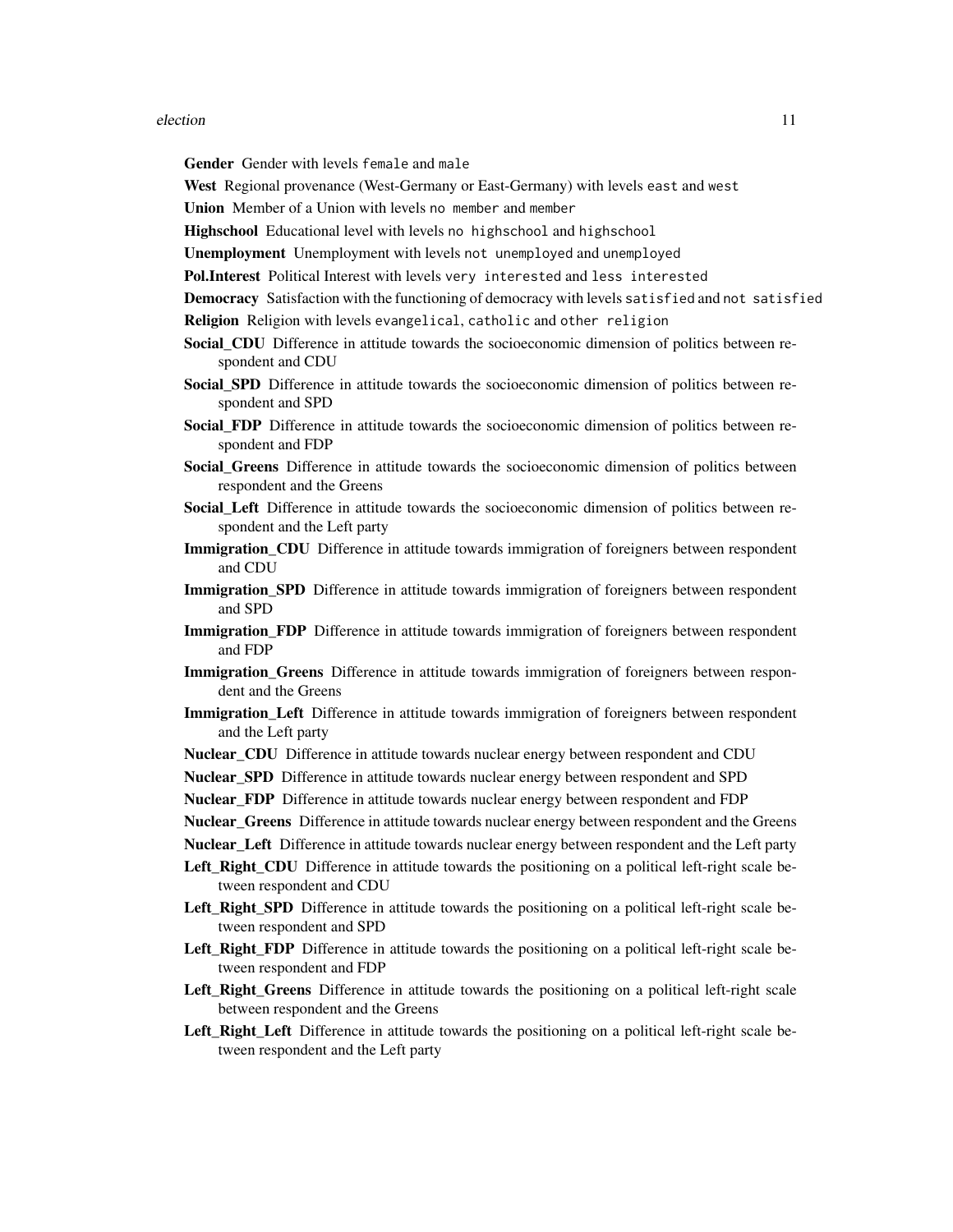#### References

German Longitudinal Election Study (GLES)

#### Examples

```
data(election)
library(VGAM)
m_elect <- vglm(Partychoice ~ Gender + West + Age + Union + Highschool + Unemployment
+ Pol.Interest + Democracy + Religion, family = multinomial(), data = election)
```

```
effectstars(m_elect)
```
insolvency *Insolvency data*

#### Description

The data set originates from the Munich founder study. The data were collected on business founders who registered their new companies at the local chambers of commerce in Munich and surrounding administrative districts. The focus was on survival of firms measured in 7 categories, the first six represent failure in intervals of six months, the last category represents survival time beyond 36 months.

#### Format

A data frame with 1224 observations on the following 16 variables.

**Insolvency** Survival of firms in ordered categories with levels  $1 < 2 < 3 < 4 < 5 < 6 < 7$ Sector Economic Sector with levels industry, commerce and service industry Legal Legal form with levels small trade, one man business, GmBH and GbR, KG, OHG Location Location with levels residential area and business area New Foundation New Foundation or take-over with levels new foundation and take-over Pecuniary\_Reward Pecuniary reward with levels main and additional Seed Capital Seed capital with levels < 25000 and > 25000 Equity\_Capital Equity capital with levels no and yes Debt\_Capital Debt capital with levels no and yes Market Market with levels local and national Clientele Clientele with levels wide spread and small Degree Educational level with levels no A-levels and A-Levels Gender Gender with levels female and male Experience Professional experience with levels < 10 years and > 10 years **Employees** Number of employees with levels  $\theta$  or 1 and > 2 Age Age of the founder at formation of the company

<span id="page-11-0"></span>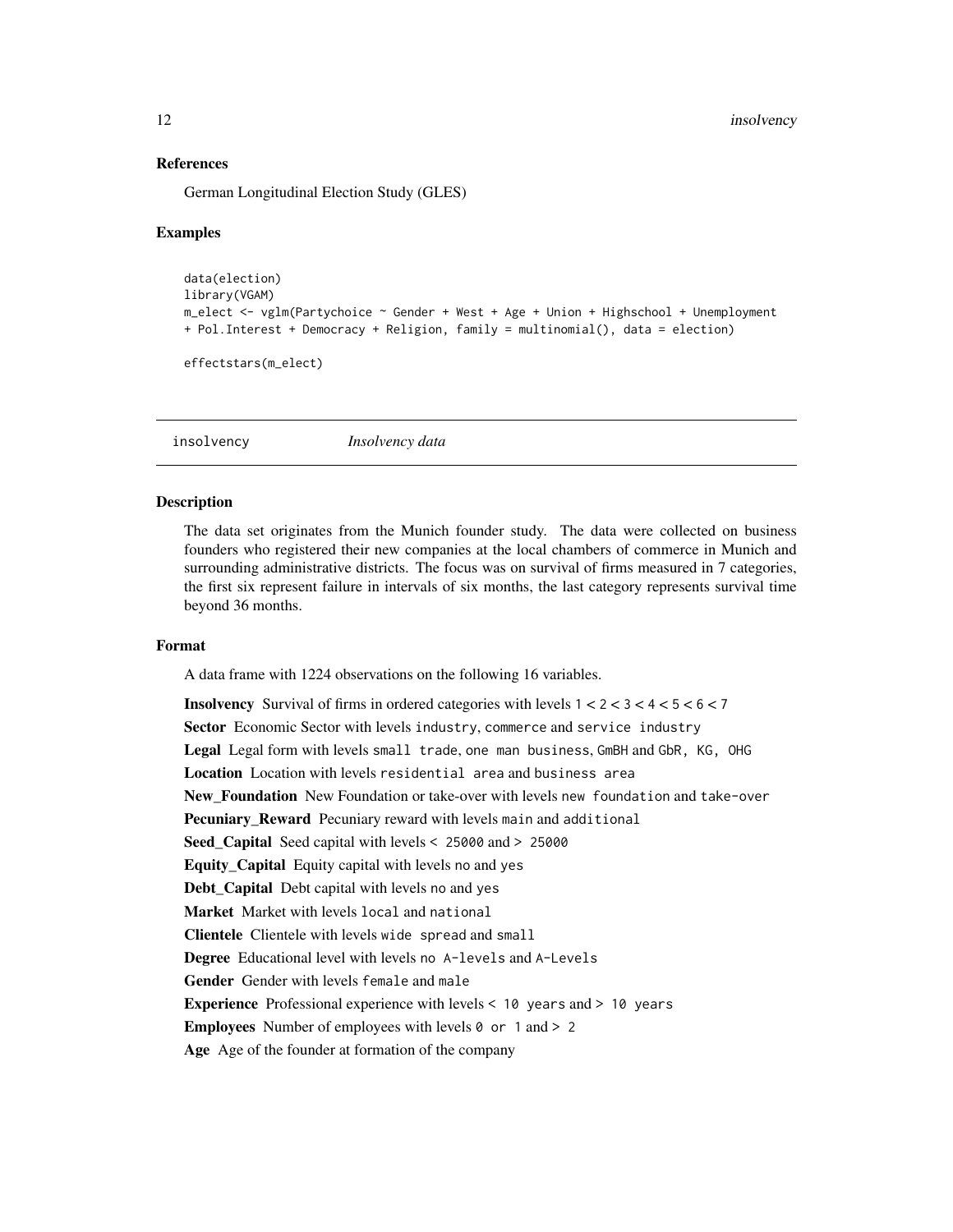#### <span id="page-12-0"></span>plebiscite the state of the state of the state of the state of the state of the state of the state of the state of the state of the state of the state of the state of the state of the state of the state of the state of the

#### Source

Muenchner Gruender Studie

#### References

Bruederl, J. and Preisendoerfer, P. and Ziegler, R. (1996): *Der Erfolg neugegruendeter Betriebe: eine empirische Studie zu den Chancen und Risiken von Unternehmensgruendungen*, Duncker & Humblot.

#### Examples

```
## Not run:
data(insolvency)
insolvency$Age <- scale(insolvency$Age)
my_formula <- Insolvency ~ Age + Gender
m_acat <- vglm(my_formula, data = insolvency,family = acat())
m_cratio <- vglm(my_formula, data = insolvency,family = cratio())
m_sratio <- vglm(my_formula, data = insolvency,family = sratio())
m_cumulative <- vglm(my_formula, data = insolvency,family = cumulative())
summary(m_acat)
effectstars(m_acat, p.values = TRUE)
summary(m_cratio)
effectstars(m_cratio, p.values = TRUE)
summary(m_sratio)
effectstars(m_sratio, p.values = TRUE)
summary(m_cumulative)
effectstars(m_cumulative, p.values = TRUE)
## End(Not run)
```
plebiscite *Chilean Plebiscite*

#### Description

The data origin from a survey refering to the plebiscite in Chile 1988. The chilean people had to decide, wether Augusto Pinochet would remain president for another ten years (voting yes) or if there would be presidential elections in 1989 (voting no).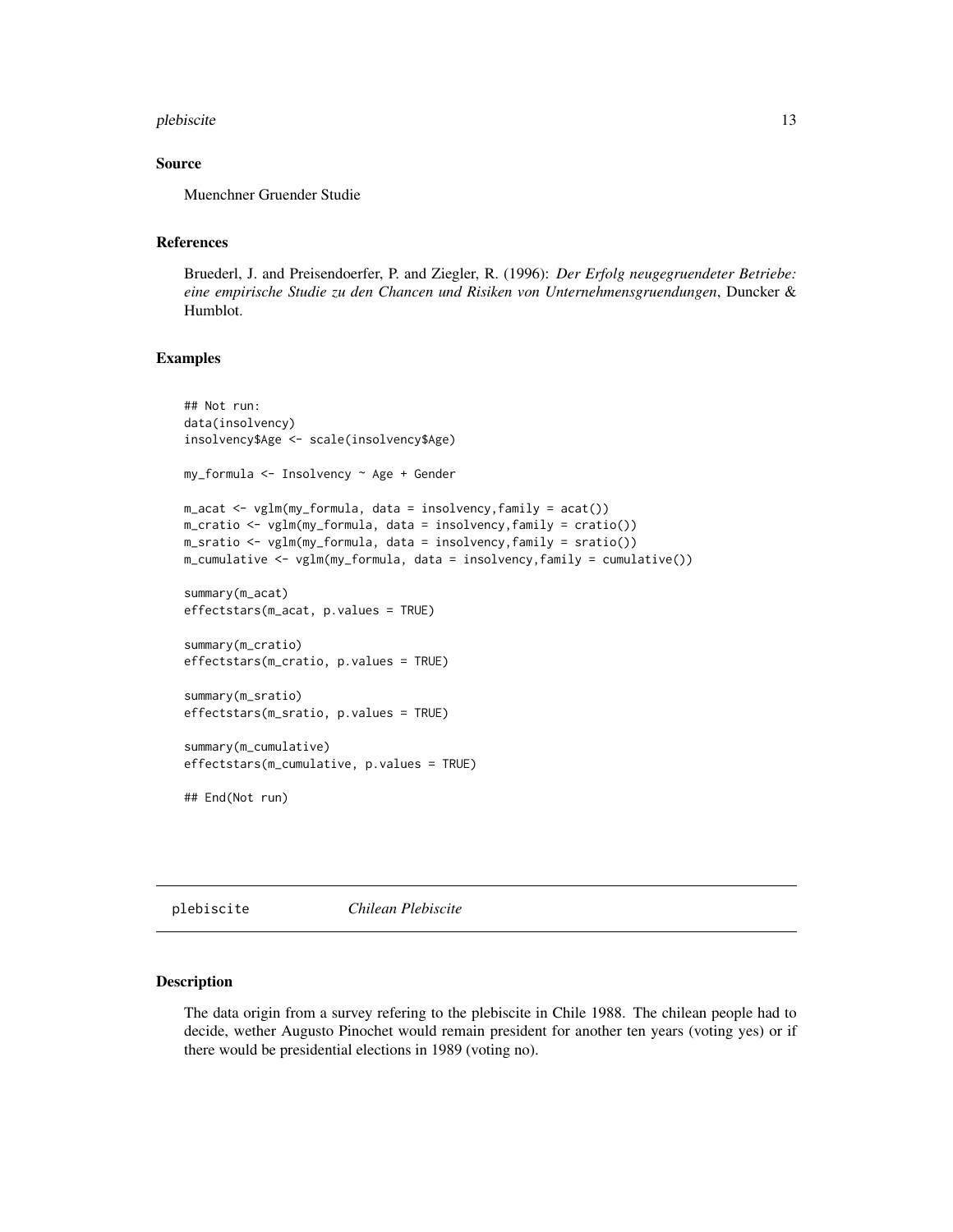#### <span id="page-13-0"></span>14 star.ctrl

#### Format

A data frame with 2431 observations on the following 7 variables.

Gender Gender with levels female and male Education Educational level with levels low and high SantiagoCity Respondent from Santiago City with levels no and yes Income (Standardized) Monthly Income in Pesos Population (Standardized) Population size of respondent's community Age (Standardized) Age in years Vote Response with levels Abstention, No, Undecided and Yes

#### Source

R package carData: [Chile](#page-0-0)

#### References

Fox, J. (2008): *Applied Regression Analysis and Generalized Linear Models*, Second Edition.

#### Examples

```
## Not run:
data(plebiscite)
m_chile <- vglm(Vote ~ ., family = multinomial(), data = plebiscite)
effectstars(m_chile)
## End(Not run)
```
<span id="page-13-1"></span>star.ctrl *Control function for effect stars.*

#### Description

Control function to set graphical parameters for method [effectstars](#page-1-1).

#### Usage

```
star.ctrl(lwd.circle = 1, col.circle = "yellowgreen",
  lty.circle = "solid", col.fill = "yellowgreen", lwd.star = 1.5,
  cex.mainloop = 1.5, cexu = 1, col.mainloop = "black",col.labels = "black", col.star = "black", dist.labels = 1,
  font.labels = 1, radius = 1)
```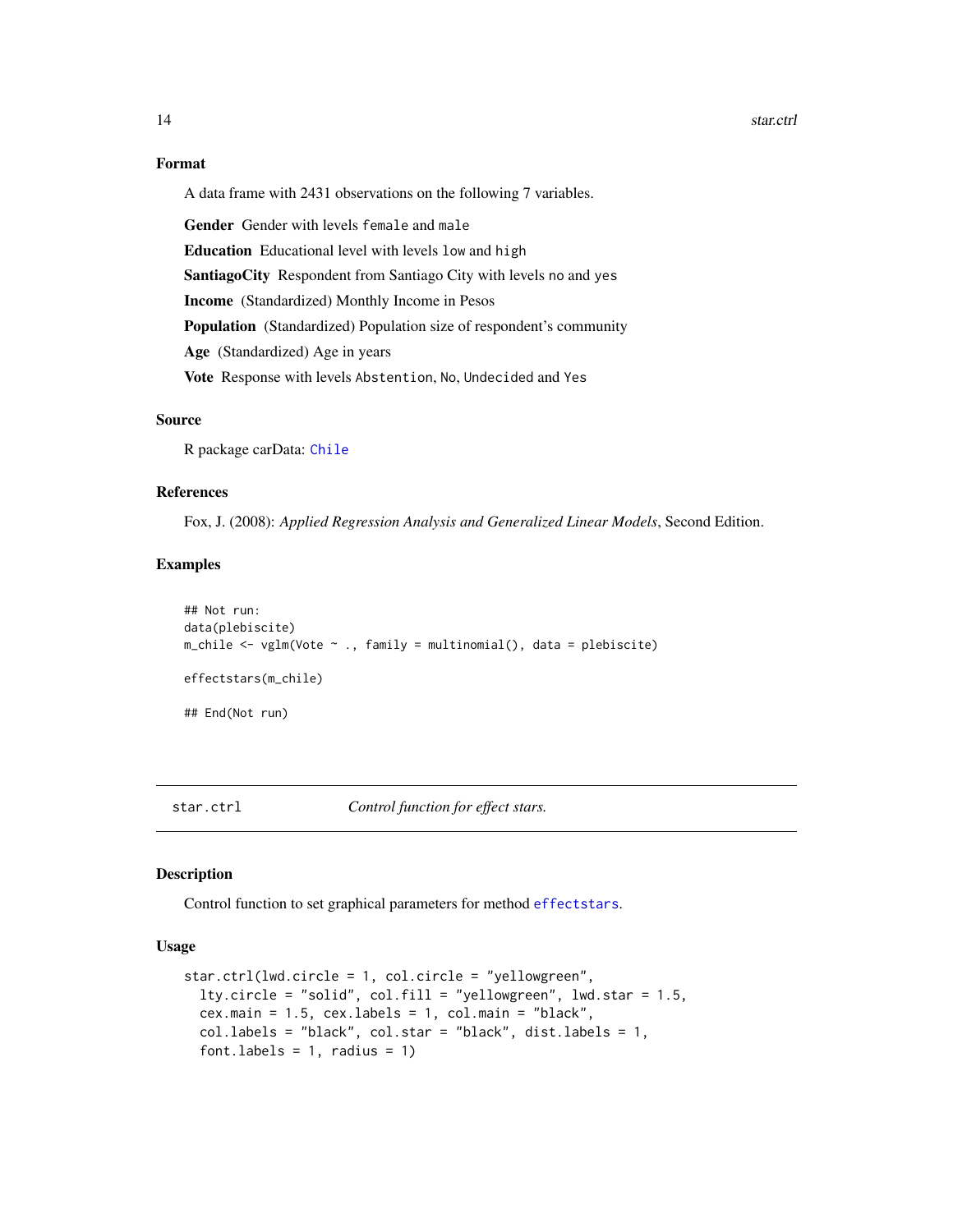#### <span id="page-14-0"></span>star.ctrl 15

#### Arguments

| lwd.circle  | Line width of circle.                                                                                                                                                                                              |
|-------------|--------------------------------------------------------------------------------------------------------------------------------------------------------------------------------------------------------------------|
| col.circle  | Color of circle, possibly a vector with one value per covariate.                                                                                                                                                   |
| lty.circle  | Line type of circle.                                                                                                                                                                                               |
| col.fill    | Color to fill the circle, possibly a vector with one value per covariate.                                                                                                                                          |
| lwd.star    | Line width for effect star.                                                                                                                                                                                        |
| cex.main    | Size of mains.                                                                                                                                                                                                     |
| cex.labels  | Size of labels.                                                                                                                                                                                                    |
| col.main    | Color of mains.                                                                                                                                                                                                    |
| col.labels  | Colors of labels. Can be a vector (one value/color per category) or a even matrix<br>(one column per category, one row per star).                                                                                  |
| col.star    | Color of effect star.                                                                                                                                                                                              |
| dist.labels | Tuning parameter for distance of labels from effect star. Default is 1, higher<br>values increase the distance of the labels to effect stars. Can also be specified as<br>a vector, containing one value per star. |
| font.labels | Font type of labels. Can be a vector (one value/color per category) or a even<br>matrix (one column per category, one row per star).                                                                               |
| radius      | Radius for circle. Can also be specified as a vector, containing one value per<br>star.                                                                                                                            |

#### Author(s)

Gunther Schauberger <g.schauberger@tum.de>

<gunther@stat.uni-muenchen.de>

[https://www.researchgate.net/profile/Gunther\\_Schauberger2](https://www.researchgate.net/profile/Gunther_Schauberger2)

[http://www.semsto.statistik.uni-muenchen.de/personen/doktoranden/schauberger/ind](http://www.semsto.statistik.uni-muenchen.de/personen/doktoranden/schauberger/index.html)ex. [html](http://www.semsto.statistik.uni-muenchen.de/personen/doktoranden/schauberger/index.html)

#### References

Tutz, G. and Schauberger, G. (2013): *Visualization of Categorical Response Models - from Data Glyphs to Parameter Glyphs*, Journal of Computational and Graphical Statistics 22(1), 156–177.

Gerhard Tutz (2012): *Regression for Categorical Data*, Cambridge University Press

### See Also

[effectstars](#page-1-1)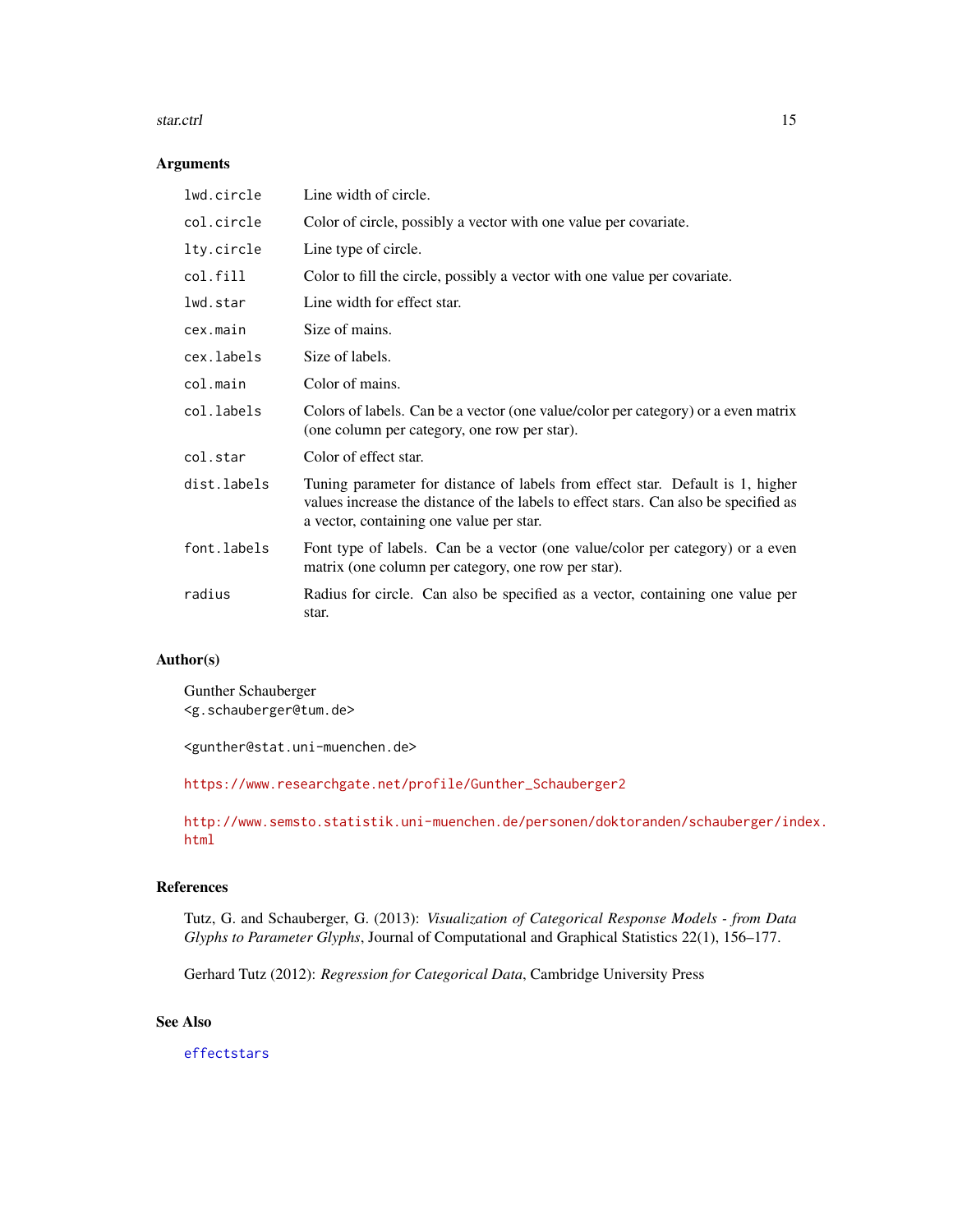### Examples

```
## Not run:
data(election)
library(VGAM)
m_elect <- vglm(Partychoice ~ Gender + West + Age + Union + Highschool + Unemployment
+ Pol.Interest + Democracy + Religion, family = multinomial(), data = election)
ctrl <- star.ctrl(col.labels = c("black","red2","yellow2","green2","darkred"),
col.star = "darkgray", col.fill = "lightblue", col.circle = "darkgray",
cex.labels = 1.1)effectstars(m_elect, control = ctrl)
## End(Not run)
```